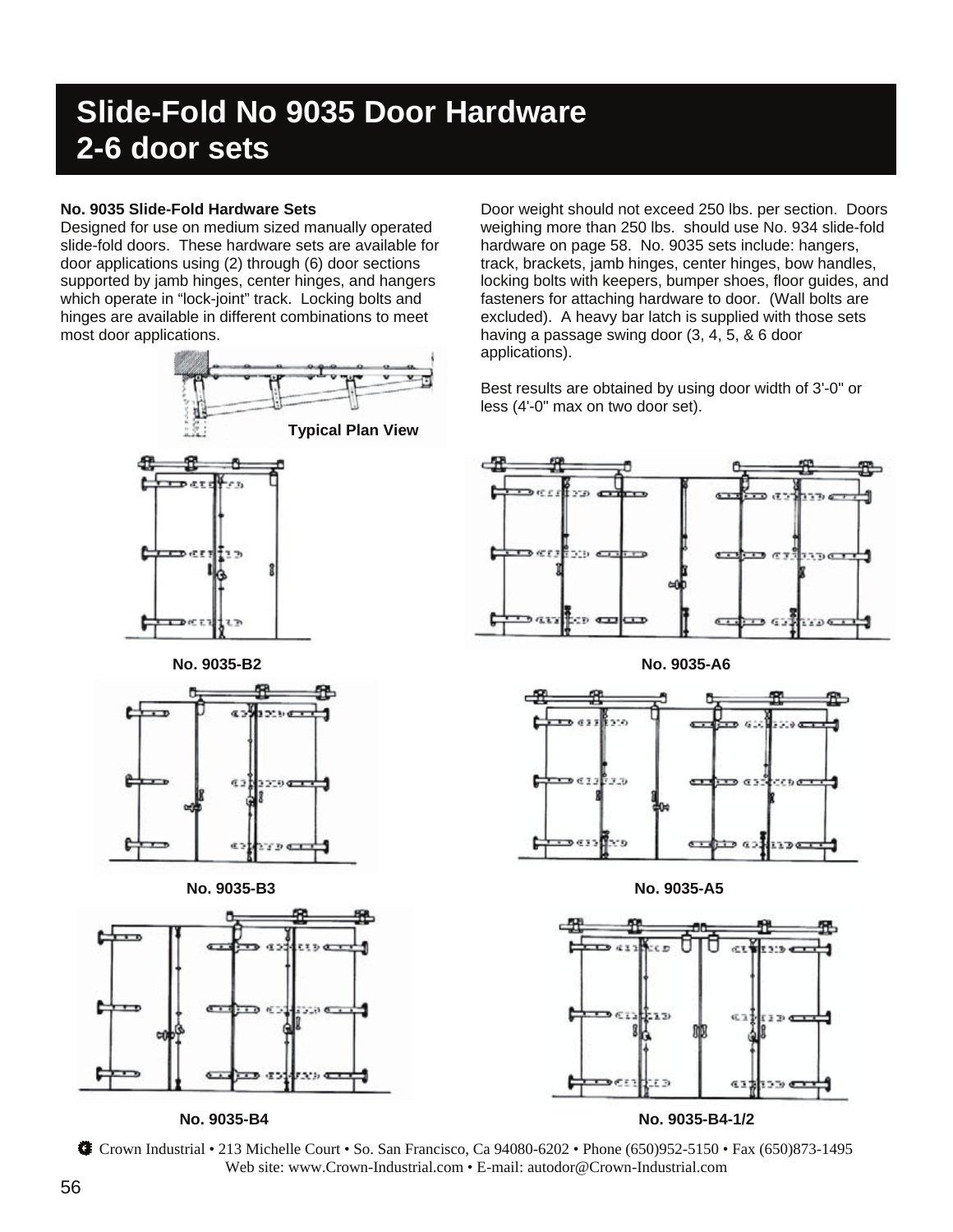# **Slide-Fold No 9035 Door Hardware**

| Door Weight<br>(lbs. per          | Using<br>Track<br>No. | Including<br><b>Bolts No.</b>        | 2 Door Set For Openings up to 8 Ft.<br>Wide  |                            |                        | 3 Door Set For Openings up to 9 Ft.<br>Wide  |             |                                    |
|-----------------------------------|-----------------------|--------------------------------------|----------------------------------------------|----------------------------|------------------------|----------------------------------------------|-------------|------------------------------------|
| door)                             |                       |                                      | Catalog No.                                  | <b>Head Room</b><br>Req'd. | Hrdw.<br>Weight (lbs.) | Catalog No.                                  | Req'd.      | Head Room   Hrdw. Weight<br>(lbs.) |
| Up to 250 lbs.                    | 8                     | 514-524<br>517                       | 9035-A2-8<br>9035-B2-8                       | $8 - 1/2"$                 | 129<br>134             | 9035-A3-8<br>9035-B3-8                       | $8 - 1/2"$  | 149 lbs.<br>156 lbs.               |
| Door Weight<br>(Ibs. per<br>door) | Using<br>Track<br>No. | <b>Including</b><br><b>Bolts No.</b> | 4 Door Set For Openings up to 12 Ft.<br>Wide |                            |                        | 4 Door Set For Openings up to 12 Ft.<br>Wide |             |                                    |
|                                   |                       |                                      | Catalog No.                                  | <b>Head Room</b><br>Req'd. | Hrdw.<br>Weight (lbs.) | Catalog No.                                  | Req'd.      | Head Room   Hrdw. Weight<br>(lbs.) |
| Up to 250 lbs.                    | 8                     | 514-524<br>517                       | 9035-A4-1/2-8<br>9035-B4-1/2-8               | $8 - 1/2"$                 | 238<br>256             | 9035-A4-8<br>9035-B4-8                       | $8 - 1/2"$  | 193 lbs.<br>202 lbs.               |
| Door Weight<br>(lbs. per<br>door) | Using<br>Track<br>No. | Including<br>Bolts No.               | 5 Door Set For Openings up to 15 Ft.<br>Wide |                            |                        | 6 Door Set For Openings up to 18 Ft.<br>Wide |             |                                    |
|                                   |                       |                                      | Catalog No.                                  | <b>Head Room</b><br>Req'd. | Hrdw.<br>Weight (lbs.) | <b>Catalog No.</b>                           | Req'd.      | Head Room Hrdw. Weight<br>(Ibs.)   |
| Up to 250 lbs.                    | 8                     | 514-524<br>517                       | 9035-A5-8<br>9035-B5-8                       | $11 - 1/2"$                | 285<br>297             | 9035-A6-8<br>9035-B6-8                       | $11 - 1/2"$ | 295 lbs.<br>313 lbs.               |

#### **OUT OPENING DOORS**

Door applications which require the doors to open on the exterior side must be designated with an "O" as a prefix to the catalog number. Specific parts are used on out opening doors to provide clearance to allow the doors to fully clear the opening.

#### **LOCKING BOLT COMBINATIONS**

Defined by the catalog number in the above chart.

- "A" combination uses No 514 top bolts and No.524 cane bolts. (For more information reference page 38.)
- "B" combination uses No. 1028 P310 cremone bolts. (For more information reference page 40.)

#### **ORDERING INSTRUCTIONS:**

- 1. Please state the number of sets desired and the catalog number as selected from the chart above.
- 2. Add the prefix "O" to the catalog number if doors are to open outward.
- 3. Select the hinge combination desired.
- 4. Provide:

The opening size (width x height):  $\overline{\phantom{a}}$ Door thickness:

Door construction:

This will ensure that the proper quantity of hardware is furnished.

#### **HINGE COMBINATIONS 9035 JAMB HINGES AND 9040 CENTER HINGES**

- HC4: all hinges use disc bearings. Expected usage of up to 20 cycles each day.
- HC5: all hinges use ball bearings. Expected usage in excess of 20 cycles each day.



Crown Industrial • 213 Michelle Court • So. San Francisco, Ca 94080-6202 • Phone (650)952-5150 • Fax (650)873-1495 Ĝ Web site: www.Crown-Industrial.com • E-mail: autodor@Crown-Industrial.com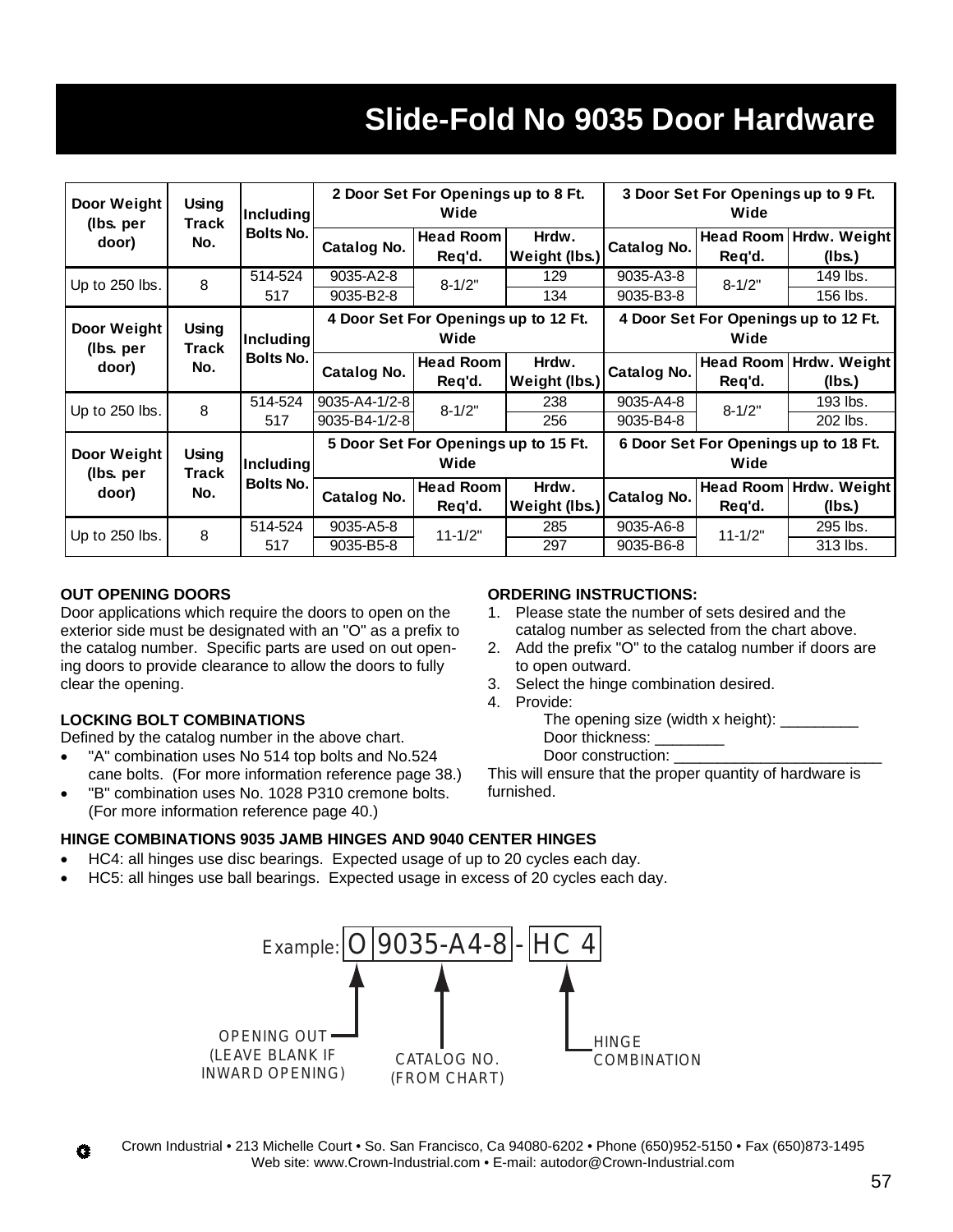# **Slide-Fold No 9035 Door Hardware Parts**

## **HANGERS**



**No. 9035 P226 Hanger Assembly (For OUT Opening Doors)**

> **No. 9035 P225 Hanger Assembly (For IN Opening Doors)**



### **TRACKS AND BRACKETS**





**No. 8 Track No. 9035 P185 Center Bracket**



**No. 9035 P100 Intermediate Bracket**



**No. 9035 P105 End Bracket**

### **HINGES**



**No. 9035 Jamb Hinge**



**No. 9040 Center Hinge**



**Floor Guide**

**Door Holder**

**Latch**

Crown Industrial • 213 Michelle Court • So. San Francisco, Ca 94080-6202 • Phone (650)952-5150 • Fax (650)873-1495 Web site: www.Crown-Industrial.com • E-mail: autodor@Crown-Industrial.com 58